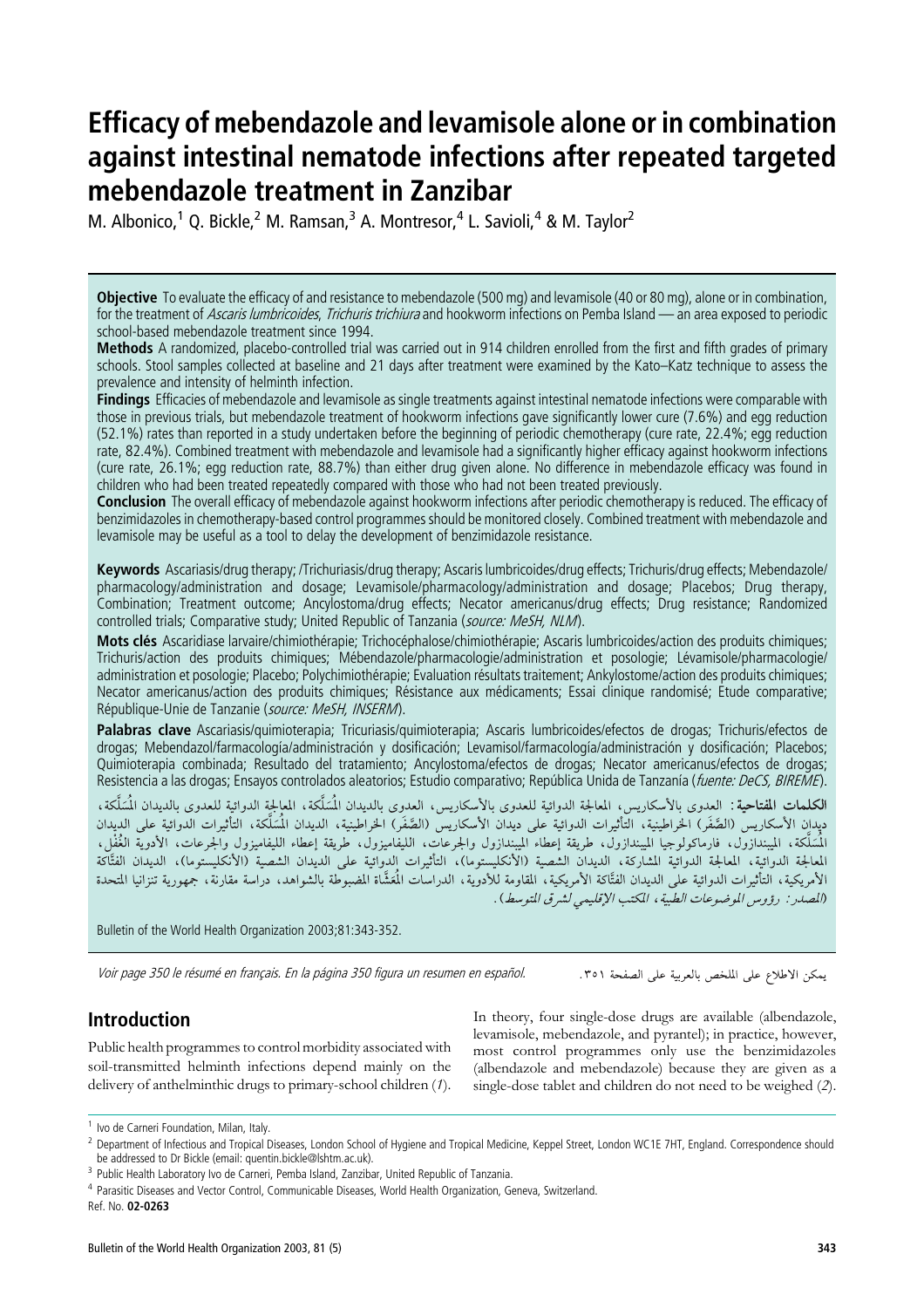Aside from reducing the load of worms, benzimidazole treatment also improves the nutritional status and cognitive development of children infected with Ascaris lumbricoides, Trichuris trichiura, and hookworms and reduces hookwormassociated anaemia in children and in women of childbearing age  $(3-9)$ . A number of studies have shown the short- and long-term benefits of periodic treatment with a single dose of 500 mg mebendazole in endemic areas (8, 10, 11).

Levamisole also is used in helminth control programmes with good results, although it is less effective than mebendazole against T. trichiura and Necator americanus infections. Comparative trials of both drugs, alone or in combination, are few, however, and none have compared single-dose administration of 500 mg mebendazole and 40 or 80 mg levamisole (12–16).

At present, concern exists about the possible emergence of drug resistance to the anthelminthic compounds used to control intestinal nematodes in humans, particularly given the well-documented and widespread problem of anthelminthic resistance in livestock as a consequence of frequent periodic mass treatments (17). The efficacy of combined treatments that use anthelminthics with differing modes of action (e.g. mebendazole plus levamisole) need to be assessed, both to explore possible additive or synergistic effects and to identify a combination that could delay the occurrence of anthelminthic drug resistance to each class of drug (18).

Comparison of the efficacy of mebendazole in the treatment of A. lumbricoides, T. trichiura, and hookworm infection in an area where the school-age population has been exposed to the drug for the last five years with data collected before the beginning of the control programme and with other efficacy data collected elsewhere can give valuable information on possible changes in drug susceptibility of worms.

The primary purpose of this trial was to evaluate the efficacy of single-dose mebendazole in an area where this drug has been used widely for periodic chemotherapy targeted at schoolchildren. A secondary objective was to assess and compare the efficacy of mebendazole with that of levamisole given as one or two 40-mg tablets and the efficacy of the two drugs given in combination.

## Materials and methods

#### Study area and study population

The study was carried out on Pemba Island, the smaller of the two islands of Zanzibar, United Republic of Tanzania. Important features of the island have been described in detail elsewhere (19, 20). Intestinal helminth infections affect most of the population and cause a heavy burden of disease in children and in women of childbearing age (21). The National Helminth Control Programme was initiated in Zanzibar in June 1994, and since then, mebendazole 500 mg has been given to schoolchildren as a single dose every 4–6 months (21).

The study was conducted in August 1999 among children enrolled in the first grade (Standard 1) and fifth grade (Standard 5) of 10 public schools on Pemba Island. The schools were chosen randomly from the 72 schools on the island. Children at Standard 1 had not yet been treated with mebendazole in school, whereas children at Standard 5 had been exposed to 15 rounds of mebendazole treatment.

Children were excluded from the trial if they did not have parental or guardian permission to participate, did not provide a stool sample, had significant comorbidities (e.g. severe diarrhoea, severe anaemia, or high fever), or had recently transferred to the school from an area outside Zanzibar.

#### Study design

The study was a randomized, placebo-controlled trial. Before children were enrolled in the study, parents or guardians of children in the selected schools were given a comprehensive explanation of the risk and benefits of the trial, and verbal consent was sought.

Children enrolled in the study were assigned randomly to one of four treatment groups to receive 500 mg mebendazole (Janssen, Belgium), 40 or 80 mg levamisole (Zeneca, UK), 500 mg mebendazole plus 40 or 80 mg levamisole, or placebo. Placebo pills resembled mebendazole in colour, size, taste, and shape.

On the day before the scheduled treatment date, children eligible to participate in the trial were given a container in which to bring a fresh stool sample the next day. On the day of treatment, the stools were collected and the children's weights were recorded. Randomization was blocked on weight, and a computer-generated programme was used to create two randomized treatment lists: one for children who weighed 15–20 kg, who were to receive one tablet of 40 mg levamisole, and another for children who weighed 21–60 kg, who were to receive two tablets (80 mg). One tablet of mebendazole 500 mg and one of placebo was given irrespective of body weight. Treatments given were placed in sealed, opaque envelopes and were coded with a number. Children were identified by these numbers only throughout the study.

Twenty-one days after treatment, all children were revisited to collect a further stool sample. Any child who failed to bring a stool sample was followed for up to 24 days. Parents and children were instructed to report to the teacher and refer to the nearest health centre with any severe adverse effects that occurred in the week after treatment. After completion of the study, children in the placebo group and children positive after the follow-up survey were treated with mebendazole 500 mg.

The study was approved by the Zanzibar Health Research Council, and by the ethical committees of WHO and the London School of Hygiene and Tropical Medicine.

#### Parasitology

After both surveys, egg counts in stool samples were assessed within six hours of the sample being produced at the Public Health Laboratory Ivo de Carneri. All laboratory investigations were blinded, so the technicians who examined the slides were unaware of the treatment the patients received. Stools were analysed using the Kato–Katz technique according to WHO guidelines (22). The slides were examined within one hour of preparation to avoid overclarification of hookworm eggs. Comparison of egg counts before and after treatment allowed calculation of the cure rate and the egg reduction rate. A random sample of 10% of the smears prepared for the Kato–Katz technique was read by two different technicians to evaluate the accuracy of the diagnosis and the precision of the egg counts. Slides were re-examined if the quality control showed a >10% difference in egg counts.

To describe the egg count distribution in the study population before and after treatment, intensity of infection was classified as ''light'', ''moderate'', or ''heavy'' on the basis of faecal egg counts. As no heavy infections with A. lumbricoides were present at baseline when analysed according to WHO cutoff points, categories for A. lumbricoides intensity of moderate and heavy infection were revised to include a meaningful number of children for comparison (Table 1). Categories for intensity of T. trichiura and hookworm infection are according to WHO guidelines (Table 1) (23).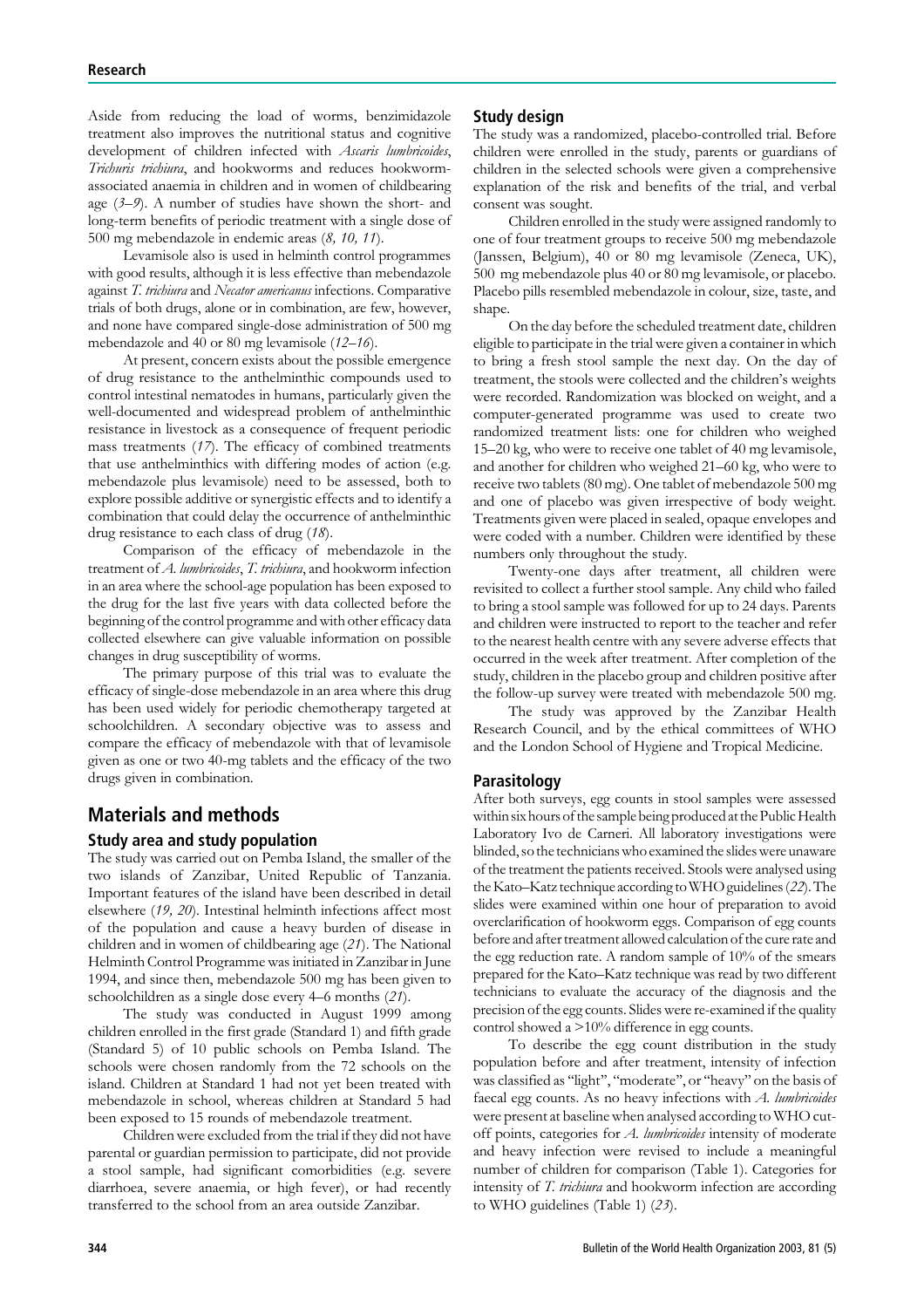|              |  | Table 1. Egg counts (eggs per gram) used to describe intensity |
|--------------|--|----------------------------------------------------------------|
| of infection |  |                                                                |

| Causative pathogen | Intensity of infection<br>(egg count per gram) |                 |                    |  |  |  |  |
|--------------------|------------------------------------------------|-----------------|--------------------|--|--|--|--|
|                    | Light                                          | <b>Moderate</b> | Heavy              |  |  |  |  |
| A. lumbricoides    | 1-4999                                         | 5000-9999       | $\geq 10000$       |  |  |  |  |
| T. trichiura       | $1 - 999$                                      | 1000-9999       | $\geqslant$ 10 000 |  |  |  |  |
| Hookworm           | $1 - 1999$                                     | 2000-3999       | $\geqslant$ 4000   |  |  |  |  |

## Statistical analysis

Data were entered and analysed with EpiInfo software. Cure rates were calculated as the percentage of children with egg counts >0 before treatment who had negative egg counts after treatment. The percentage reduction in prevalence was calculated as  $[(N^+/n) - (N_{21}^+/n)]/(N^+/n)$ , where  $N^+$  = the number of positive children at baseline,  $N_{21}^+$  = the number of positive children 21 days after treatment, and  $n =$  the total number of children with samples from both day 0 and day 21. Both cure rates and percentage reductions in prevalence were calculated. As the sensitivity of the Kato–Katz method could be influenced by the intensity of infection, however, reductions in prevalence were comparable only when pre-treatment intensities of infection were similar.

The percentage reduction in eggs induced by treatment was estimated as  $100[1 - \exp(-D)]\%$ , where  $D = \Sigma \left(\log_e(E_{21})\right)$  $-\log_e(E_0)/n$ ,  $E_{21}$  = the egg count at 21 days (for each individual),  $E_0$  = the count before treatment, and  $n =$  the number of children. Confidence intervals were based on the inter-individual variation in the differences in the logarithms of the egg counts. Proportions were compared with standard  $\chi^2$  tests. Geometric mean egg counts were estimated as  $\exp[\Sigma(\log_e(\ell+1))/n] - 1$ , where  $\ell$  = the count (eggs per gram) for a particular individual and  $n =$  the total number of samples. Geometric means were compared with analyses of variance by ANOVA if Bartlett's test of heterogenicity indicated homogeneity of variances and by the Kruskal–Wallis test if Bartlett's test was significant at the 5% level.

## Results

#### Analysis of baseline data

Of 1137 children examined at the baseline, 904 (79.5%) returned stool samples at follow-up. Loss at follow-up was high compared with that in other surveys in Pembian schoolchildren because of an unexpected closure of schools on Pemba Island one week before the scheduled 21-day follow-up. The schools were closed for three weeks to allow children to help harvest an unusually large crop of cloves. The research staff thus walked from hut to hut through each village to trace missing children. Subsequent analysis showed that older, male children were more likely to be lost to follow-up, presumably because of their increased involvement in clove picking (12.2 vs 11.6 years, P<0.001; 54.5% boys vs 47.0% girls, P<0.05) (Table 2). Children subsequently lost at followup had similar baseline prevalence and intensity of  $A$ . lumbricoides, T. trichiura, and hookworm infections to children who were followed up.

Results are presented on the cohort of 904 children who returned a stool sample for the baseline and post-treatment

surveys (Table 3). Their mean (SD; range) age was 11.5 (2.4; 7– 18) years, and 45% were boys. The four groups were homogeneous at baseline for age and helminth infections, but differed in the proportion of males to females (Table 2). The prevalence of any helminth infection was 99.7%, with 38.3% and 54.9% of children harbouring double and triple infections, respectively. Table 3 gives the prevalence and intensity of A. lumbricoides, T. trichiura, and hookworms at baseline and 21 days after treatment in the four treatment groups.

## Overall drug efficacy

Follow-up egg counts, cure rates, reductions in prevalence and egg reduction rates for the three nematode infections were statistically significantly better with all of the drug regimens compared with those at baseline, except for cure rates for hookworm infections with mebendazole and for T. trichiura infections with levamisole (although in both cases the mean egg counts were reduced substantially). Compared with placebo, all drug treatments produced significantly higher cure rates and egg reduction rates and lower prevalences at followup, except for the egg reduction rate for levamisole in T. trichiura infections (Table 3).

Both drugs had very high efficacy (98.5% and 99.1% egg reduction rates for levamisole and mebendazole, respectively) against A. lumbricoides. Mebendazole alone and in combination with levamisole had better efficacy than levamisole alone for T. trichiura infection (81% and 85% vs 41.5% egg reduction rates, P<0.001). Levamisole treatment produced a marginally significant reduction in prevalence of hookworm infection, which was greater than the reduction seen with mebendazole  $(8.9\% \text{ vs } 3.6\%, P<0.05)$ ; the combination had better efficacy in reducing prevalence than either drug alone  $(23.6\%, P<0.001)$ . The egg reduction rate for hookworm infection was 88.7% for the combined treatment, but significantly less for either drug alone (61.3% for levamisole and 52.1% for mebendazole,  $P<0.001$ ).

Figure 1 shows the distribution of intensities of infections, expressed as eggs per gram faeces, before and after treatment for A. lumbricoides, T. trichiura, and hookworm infections. Higher efficacy of treatment is indicated by an increase in negative and light infections and a decrease in moderate and heavy infections 21 days after treatment. Stratified analysis by intensity was performed on the cure rates and egg reduction rates for each species of helminth. For any treatment, lower cure rates were achieved in children with heavy infections compared with light infections: A. lumbricoides 93.3% vs 97.0% ( $P = 0.07$ ), T. trichiura 8.3% vs 19.3% ( $P = 0.1$ ), and hookworm  $8.4\%$  vs  $16.3\%$  ( $P<0.05$ ). On the other hand, higher egg reduction rates were achieved in children with heavy compared with light infections for T. trichiura (93.8% vs 81.4%,  $P<0.05$ ) and hookworm (91.3% vs 73.2%,  $P<0.01$ ). Efficacy of treatment was not influenced by whether A. lumbricoides, T. trichiura, or hookworm infections presented as single or multiple infections. Although adverse effects were not investigated actively, no adverse events were reported after any single or combined treatment in the week following the administration of anthelminthics.

## Drug efficacy in Standard 1 and Standard 5 children

Overall, 446 children were in Standard 1 classes and had a mean (SD) age of 9.5 (1.5) years, and 458 children were in Standard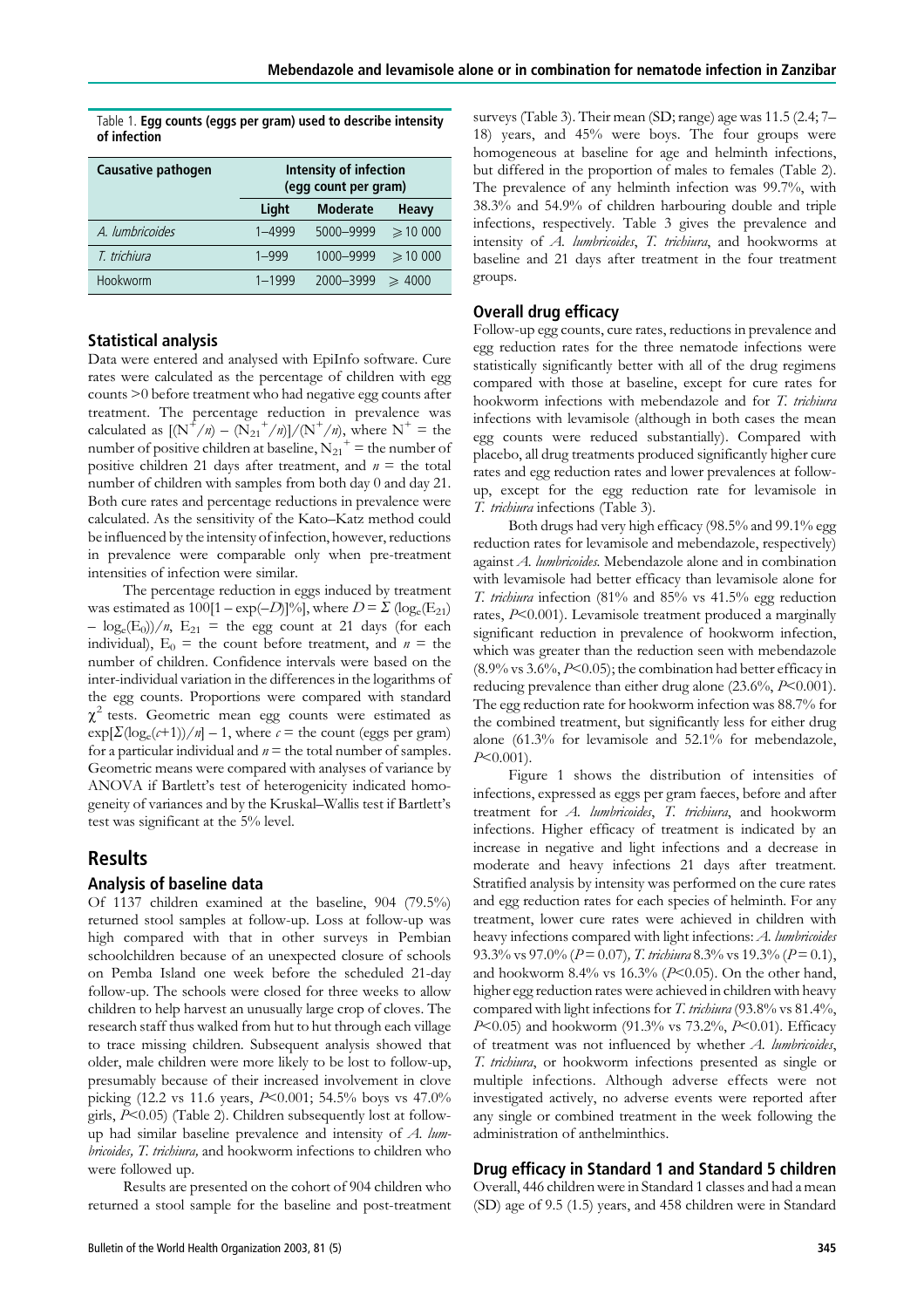#### Table 2. Characteristics of the study sample at baseline

| <b>Characteristic</b>                                                 | <b>Treatment</b>            |                                 |                             |                                 |                           |                                 |                           |                                 |  |  |  |
|-----------------------------------------------------------------------|-----------------------------|---------------------------------|-----------------------------|---------------------------------|---------------------------|---------------------------------|---------------------------|---------------------------------|--|--|--|
|                                                                       | <b>Mebendazole</b>          |                                 |                             | Levamisole                      |                           | Mebendazole + levamisole        | Placebo                   |                                 |  |  |  |
|                                                                       | <b>Total</b><br>$(n = 285)$ | Lost at follow-up<br>$(n = 49)$ | <b>Total</b><br>$(n = 277)$ | Lost at follow-up<br>$(n = 67)$ | <b>Total</b><br>$(n=286)$ | Lost at follow-up<br>$(n = 70)$ | <b>Total</b><br>$(n=289)$ | Lost at follow-up<br>$(n = 47)$ |  |  |  |
| Mean age (years)                                                      | $11.5(2.3)^a$               | 12.3(2.1)                       | 11.7(2.5)                   | 12.1(2.3)                       | 11.7(2.4)                 | 12.2(2.5)                       | 11.6(2.5)                 | 12.1(2.3)                       |  |  |  |
| Sex (% boys)                                                          | 48.4                        | 53.1                            | 54.2                        | 56.7                            | 43.0                      | 55.7                            | 42.6                      | 51.1                            |  |  |  |
| <b>Ascaris</b><br>Prevalence (%)<br>Geometric mean (epg) <sup>b</sup> | 61.4<br>134                 | 69.4<br>292                     | 60.3<br>99                  | 62.7<br>117                     | 62.9<br>129               | 65.7<br>149                     | 58.1<br>100               | 63.8<br>122                     |  |  |  |
| <b>Trichuris</b><br>Prevalence (%)<br>Geometric mean (epg)            | 90.9<br>304                 | 91.8<br>315                     | 94.6<br>365                 | 97.0<br>384                     | 93.7<br>371               | 95.7<br>421                     | 93.8<br>458               | 93.6<br>346                     |  |  |  |
| Hookworm<br>Prevalence (%)<br>Geometric mean (epg)                    | 95.1<br>429                 | 95.9<br>352                     | 96.0<br>454                 | 95.5<br>392                     | 95.1<br>401               | 98.6<br>504                     | 95.2<br>475               | 89.4<br>316                     |  |  |  |

<sup>a</sup> Values in parentheses are standard deviations.

 $<sup>b</sup>$  epg = eggs per gram.</sup>

Table 3. Results before and 21 days after treatment with mebendazole, levamisole, mebendazole + levamisole, and placebo

| <b>Causative</b> |                                                                           | <b>Prevalence</b> <sup>a</sup>  |                                      |                              |                                 |                         | Egg count (epg) <sup>b</sup> |                                                         |                                                  |                                                                                                   |                                            |
|------------------|---------------------------------------------------------------------------|---------------------------------|--------------------------------------|------------------------------|---------------------------------|-------------------------|------------------------------|---------------------------------------------------------|--------------------------------------------------|---------------------------------------------------------------------------------------------------|--------------------------------------------|
| pathogen         | <b>Drug</b>                                                               | $\mathbf n$                     | Day 0                                | Day 21                       |                                 | Day 0 Day 21            | Cure<br>rate                 | <b>Reduction</b><br>in prevalence                       | P-value <sup>c</sup>                             | <b>Egg reduction</b><br>rate                                                                      | P-value <sup>c</sup>                       |
| <b>Ascaris</b>   | Mebendazole<br>Levamisole<br>Mebendazole + levamisole<br>Placebo<br>Total | 236<br>210<br>216<br>242<br>904 | 59.7<br>59.5<br>62.0<br>57.0<br>59.5 | 3.0<br>5.7<br>1.4<br>51.2    | 114<br>94<br>131<br>96<br>106   | 0.2<br>0.4<br>0.1<br>63 | 96.5<br>91.2<br>98.5<br>22.5 | 95.0<br>$90.4^e$<br>97.7<br>10.2                        | < 0.001<br>< 0.001<br>< 0.001<br>NS <sup>†</sup> | 99.0 $(98.2 - 99.4)^d$ < 0.001<br>98.5 (97.4-99.1)<br>99.1 (98.4–99.5)<br>33.9 (0.4 - 56.1)       | < 0.001<br>< 0.001<br><b>NS</b>            |
| <b>Trichuris</b> | Mebendazole<br>Levamisole<br>Mebendazole + levamisole<br>Placebo<br>Total | 236<br>210<br>216<br>242<br>904 | 90.7<br>93.8<br>93.1<br>93.8<br>92.8 | 75.0<br>90.0<br>74.5<br>94.2 | 302<br>359<br>356<br>484<br>371 | 57<br>210<br>53<br>395  | 22.9<br>9.6<br>22.9<br>4.8   | 17.3 <sup>9</sup><br>4.1 <sup>n</sup><br>20.0<br>$-0.4$ | < 0.001<br><b>NS</b><br>< 0.001<br><b>NS</b>     | 81.0 $(71.9-87.1)^9$ <0.001<br>41.5 $(17.8 - 58.4)^h$<br>85.0 (78.5-89.5)<br>$18.3 (-7.0 - 37.6)$ | < 0.01<br>< 0.001<br><b>NS</b>             |
| <b>Hookworms</b> | Mebendazole<br>Levamisole<br>Mebendazole + levamisole<br>Placebo<br>Total | 236<br>210<br>216<br>242<br>904 | 94.9<br>96.2<br>94.0<br>96.3<br>95.4 | 91.5<br>87.6<br>71.8<br>95.9 | 447<br>476<br>373<br>514<br>451 | 213<br>184<br>41<br>432 | 7.6<br>11.9<br>26.1<br>3.4   | $3.6^{h,i}$<br>8.9 <sup>h</sup><br>23.6<br>0.4          | <b>NS</b><br>< 0.001<br>< 0.001<br><b>NS</b>     | 52.1 $(36.0 - 64.2)^{h}$<br>61.3 $(47.2 - 71.6)^h$<br>88.7 (83.9-92.0)<br>$16.0 (-8.0 - 34.6)$    | < 0.001<br>< 0.001<br>< 0.001<br><b>NS</b> |

a Percentage positive for pathogen.

b Mean egg count expressed as geometric mean.

 $\cdot$  P-value from day 21 to day 0.<br>d Values in parentheses are 95% confidence intervals.

<sup>e</sup> Compared with mebendazole plus levamisole  $P<0.05$ .<br>
<sup>f</sup> NS, not significant.

<sup>g</sup> Compared with levamisole  $P<0.001$ .<br>
<sup>h</sup> Compared with mebendazole plus levamisole  $P<0.001$ .

<sup>i</sup> Compared with levamisole  $P<0.05$ .

5 classes and had a mean (SD) age of 13.4 (1.3) years. Boys accounted for 49.8% and 40.4% of children from Standard 1 and Standard 5 classes, respectively. Tables 4 and 5 give the prevalences and intensities of A. lumbricoides, T. trichiura, and hookworm infections at baseline and 21 days after treatment in the four treatment groups in Standard 1 and Standard 5 children, respectively. The baseline mean intensities of infection for all three species of helminths were significantly higher in the Standard 1 children than in the Standard 5 children (P<0.001). In addition, Standard 1 children at baseline had higher prevalences of moderate and heavy infection for each helminth than Standard 5 children — (A. lumbricoides: moderate 14.1% vs 9.2%, heavy 18.8% vs 9.0%; T. trichiura: moderate 45.3% vs 22.3%, heavy 2.5% vs 0.2%; and hookworm: moderate 12.1% vs 6.3%, heavy 11.4% vs 5.0%).

In both Standard 1 and Standard 5 children, but particularly in Standard 1 children, mebendazole and its combination with levamisole were more effective than levamisole in T. trichiura infection (the efficacy of levamisole did not differ significantly from that of placebo). In Standard 1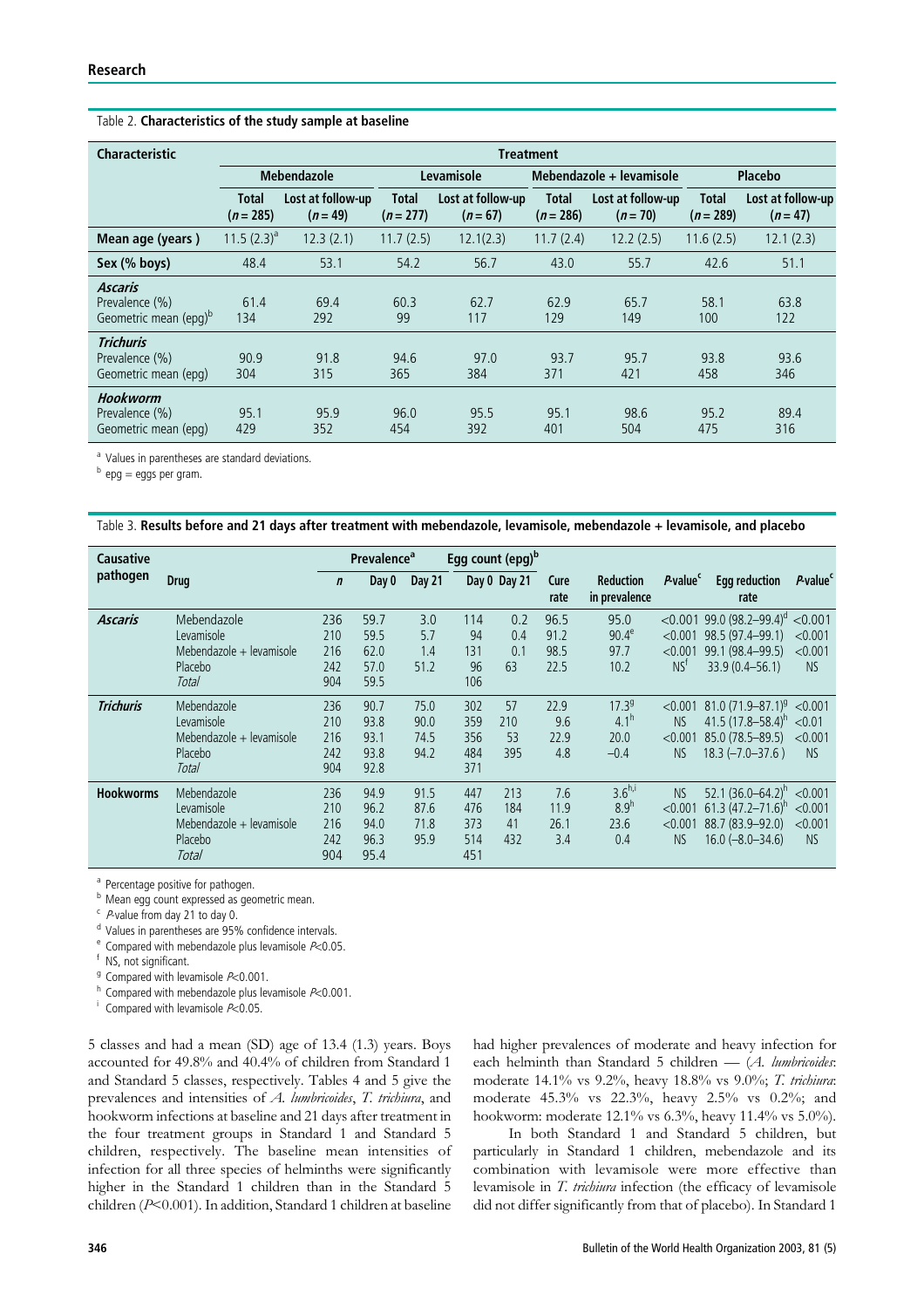

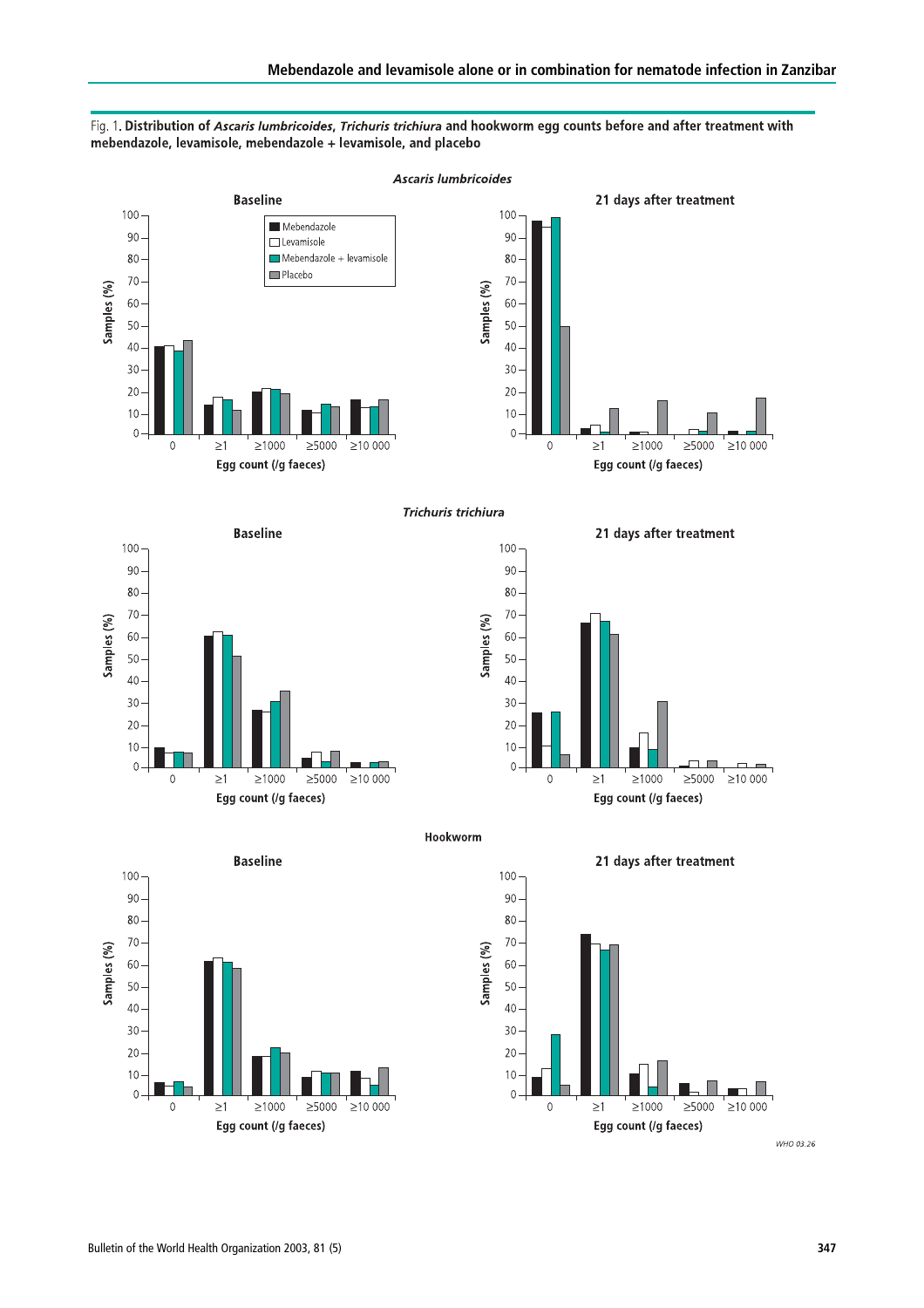Table 4. Results before and 21 days after treatment with mebendazole, levamisole, mebendazole + levamisole, and placebo in Standard 1 children

| <b>Causative</b> |                                                                           | Egg count (epg) <sup>b</sup><br><b>Prevalence</b> <sup>a</sup> |                                      |                              |                                   |                          |                               |                                                           |                                                  |                                                                                                    |                                              |
|------------------|---------------------------------------------------------------------------|----------------------------------------------------------------|--------------------------------------|------------------------------|-----------------------------------|--------------------------|-------------------------------|-----------------------------------------------------------|--------------------------------------------------|----------------------------------------------------------------------------------------------------|----------------------------------------------|
| pathogen         | <b>Drug</b>                                                               | $\mathbf n$                                                    | Day 0                                | <b>Day 21</b>                | Day 0                             | Day 21                   | Cure<br>rate                  | <b>Reduction</b><br>in prevalence                         | P-value <sup>c</sup>                             | <b>Egg reduction</b><br>rate                                                                       | P-value <sup>c</sup>                         |
| <b>Ascaris</b>   | Mebendazole<br>Levamisole<br>Mebendazole + levamisole<br>Placebo<br>Total | 120<br>98<br>108<br>120<br>446                                 | 67.5<br>70.4<br>67.6<br>65.0<br>67.5 | 5.8<br>4.1<br>0.1<br>61.7    | 264<br>254<br>248<br>192<br>237   | 0.4<br>0.4<br>0.1<br>152 | 93.8<br>94.2<br>100.0<br>17.9 | $91.4^{d}$<br>$94.2$ <sup>t</sup><br>99.9<br>5.1          | < 0.001<br>< 0.001<br>< 0.001<br>NS <sup>g</sup> | $99.5(98.8 - 99.7)^e$<br>99.5 (98.8-99.8)<br>99.6 (99.1-99.8)<br>$20.9(-44.1 - 56.6)$              | < 0.001<br>< 0.001<br>< 0.001<br><b>NS</b>   |
| <b>Trichuris</b> | Mebendazole<br>Levamisole<br>Mebendazole + levamisole<br>Placebo<br>Total | 120<br>98<br>108<br>120<br>446                                 | 95.0<br>95.9<br>97.0<br>95.0<br>95.7 | 76.7<br>95.9<br>82.4<br>95.8 | 534<br>643<br>776<br>726<br>661   | 69<br>416<br>94<br>590   | 22.8<br>4.2<br>17.1<br>4.4    | 19.3 <sup>h</sup><br>0 <sup>d</sup><br>15.1<br>$-0.8$     | < 0.001<br><b>NS</b><br>< 0.001<br><b>NS</b>     | $86.9(78.0 - 92.2)^h$<br>$35.2$ (-3.7-59.5) <sup>d</sup><br>87.9 (80.6-92.4)<br>$18.8(-18.8-44.5)$ | < 0.001<br><b>NS</b><br>< 0.001<br><b>NS</b> |
| <b>Hookworms</b> | Mebendazole<br>Levamisole<br>Mebendazole + levamisole<br>Placebo<br>Total | 120<br>98<br>108<br>120<br>446                                 | 94.1<br>99.0<br>96.3<br>96.7<br>96.4 | 95.0<br>90.8<br>71.3<br>98.3 | 483<br>827<br>604<br>674<br>628.0 | 304<br>278<br>42<br>619  | 4.4<br>9.2<br>26.0<br>0.9     | $-1.0$ <sup>'</sup><br>8.3 <sup>d</sup><br>26.0<br>$-1.7$ | <b>NS</b><br>< 0.01<br>< 0.001<br><b>NS</b>      | 37.0 $(6.0 - 57.8)^{d,i}$<br>66.3 $(48.7 - 7.8)^d$<br>92.9 (88.7-95.6)<br>$8.1 (-29.0 - 34.6)$     | 0.06<br>< 0.001<br>< 0.001<br><b>NS</b>      |

<sup>a</sup> Percentage positive for pathogen.

 $^{\text{b}}$  Mean egg count expressed as geometric mean.<br>  $^{\text{c}}$  P-value from day 21 to day 0.

<sup>d</sup> Compared with mebendazole plus levamisole  $P<0.01$ .<br><sup>e</sup> Values in parentheses are 95% confidence intervals.

<sup>f</sup> Compared with mebendazole plus levamisole  $P<0.05$ .<br><sup>g</sup> NS, not significant.

<sup>h</sup> Compared with levamisole  $P<0.001$ .<br><sup>i</sup> Compared with levamisole  $P<0.05$ .

children, the effect of mebendazole against hookworm infection was similar to that of placebo, although its reduction of intensity of infection approached statistical significance (egg reduction rate 37%,  $P = 0.06$ ), while levamisole was more effective (egg reduction rate  $66.3\%$ ,  $P<0.001$ ) and the combination was the best treatment (egg reduction rate 92.9%, P<0.001). In Standard 5 children, the combination was still the better option (although to a lesser extent than in Standard 1 children) than either drug alone for the treatment of hookworm infection (egg reduction rate 81.9% vs 56.3% for levamisole and 60.4% for mebendazole, P<0.05). Overall, none of cure rate, percentage reduction in prevalence, or egg reduction rate differed significantly between Standard 1 and Standard 5 children for any helminth infection. Furthermore, no evidence was seen of a reduced cure or egg reduction rate for mebendazole relative to levamisole in Standard 5 children compared with Standard 1 children.

## **Discussion**

This study confirms the extremely high prevalence of intestinal nematode infections in Zanzibar despite the periodic chemotherapy control programme that started in 1994. The objective of this programme, however, was reduction in intensity rather than prevalence of infection. In this respect, the significantly lower egg counts at baseline in Standard 5 children who had received 15 rounds of treatment with mebendazole compared with children in Standard 1 classes, who had never been treated, are encouraging. A possible explanation for this finding could be an intrinsic decline in intensity with increasing age. This is not supported by a previous study on untreated children in the same population, however, which showed that between the ages of 9 (Standard 1) and 13 years (Standard 5), the mean intensity of ascariasis in fact increased, the intensity of hookworm infections remained stable, and the intensity of trichuriasis slightly decreased, although to a much lesser extent than between Standard 1 and Standard 5 children in the present study (21). The benefit of periodic chemotherapy is shown further in the significant reduction of moderate and heavy helminth infections — those most associated with morbidity — in Standard 5 children. From the public health perspective, it seems, therefore, that the helminth control programme is effective in reducing intensity, although the low efficacy of treatment of hookworm infections found in this trial is worrying.

High, and similar, levels of efficacy in the treatment of A. lumbricoides infection were achieved using mebendazole, levamisole, and their combination. The efficacy of each treatment was equally excellent in light and heavy A. lumbricoides infections, with egg reduction rates approaching 100%. This result is consistent with previous efficacy trials and is also similar — for mebendazole — to the results of an efficacy study carried out in Pemba in 1993 before the mebendazolebased control programme was started (14, 24–27).

Drug efficacies in T. trichiura infection were also similar to those seen in previous trials, as treatment with mebendazole reduced the prevalence of infection, while levamisole had a much smaller effect (14, 26–29). Reductions in egg counts were significant for mebendazole and for levamisole, although mebendazole and the combined treatment were both significantly better than levamisole alone. When compared with the efficacy trial performed in Pemba before the control programme started, the mebendazole cure and egg reduction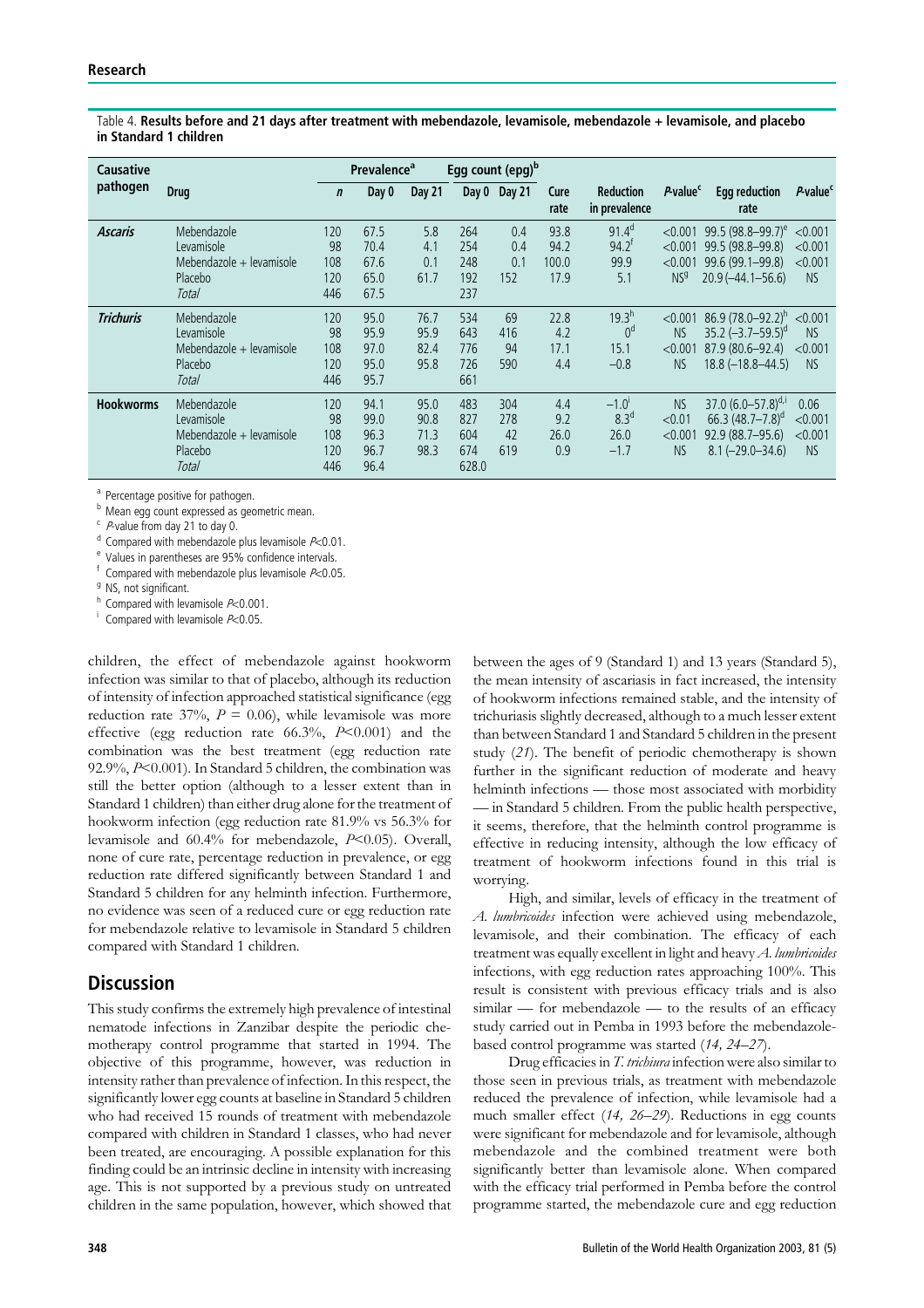| <b>Causative</b> |                                                                           |                                 | <b>Prevalence</b> <sup>a</sup>       |                              | Egg count (epg) <sup>b</sup>    |                         |                               |                                               |                                             |                                                                                                                     |                                           |
|------------------|---------------------------------------------------------------------------|---------------------------------|--------------------------------------|------------------------------|---------------------------------|-------------------------|-------------------------------|-----------------------------------------------|---------------------------------------------|---------------------------------------------------------------------------------------------------------------------|-------------------------------------------|
| pathogen         | <b>Drug</b>                                                               | $\mathbf n$                     | Day 0                                | <b>Day 21</b>                |                                 | Day 0 Day 21            | Cure<br>rate                  | <b>Reduction</b><br>in prevalence             | P-value <sup>c</sup>                        | <b>Egg reduction</b><br>rate                                                                                        | P-value <sup>c</sup>                      |
| <b>Ascaris</b>   | Mebendazole<br>Levamisole<br>Mebendazole + levamisole<br>Placebo<br>Total | 116<br>112<br>108<br>122<br>458 | 51.7<br>50.9<br>56.5<br>49.2<br>51.7 | 0.1<br>7.1<br>2.8<br>41.0    | 47<br>39<br>61<br>48<br>48      | 0.1<br>0.5<br>0.2<br>26 | 100.0<br>87.5<br>96.7<br>28.3 | 99.8 <sup>d</sup><br>$86.1^e$<br>95.0<br>16.7 | < 0.001<br>< 0.001<br>< 0.001<br><b>NS</b>  | $97.9(95.8-99.0) < 0.0001$<br>$96.1(92.0-98.1) < 0.0001$<br>98.0 (95.7-99.1)<br>$44.5(3.8 - 68.0)$                  | < 0.0001<br><b>NS</b>                     |
| <b>Trichuris</b> | Mebendazole<br>Levamisole<br>Mebendazole + levamisole<br>Placebo<br>Total | 116<br>112<br>108<br>122<br>458 | 86.2<br>92.0<br>88.9<br>92.6<br>90.0 | 73.3<br>84.8<br>66.6<br>92.6 | 167<br>215<br>163<br>325<br>211 | 46<br>115<br>30<br>266  | 23.0<br>14.6<br>29.2<br>5.3   | 15.0<br>$7.8^{\text{t}}$<br>25.1<br>0.0       | < 0.01<br><b>NS</b><br>< 0.001<br><b>NS</b> | $72.1(51.1 - 84.1)$<br>46.5 $(12.6 - 67.2)^e$<br>$81.4(68.0 - 89.1)$<br>$17.8 (-19.0 - 43.2)$                       | < 0.001<br>< 0.05<br>< 0.001<br><b>NS</b> |
| <b>Hookworms</b> | Mebendazole<br>Levamisole<br>Mebendazole + levamisole<br>Placebo<br>Total | 116<br>112<br>108<br>122<br>458 | 95.7<br>93.7<br>91.7<br>95.9<br>94.3 | 87.9<br>84.8<br>72.2<br>93.4 | 412<br>293<br>230<br>395<br>327 | 148<br>128<br>41<br>304 | 10.8<br>14.3<br>25.3<br>6.0   | $8.2^e$<br>9.5 <sup>e</sup><br>21.3<br>2.6    | < 0.05<br>< 0.05<br>< 0.001<br><b>NS</b>    | $60.4$ (45.2–76.4) <sup>e</sup> <0.001<br>56.3 $(30.7-72.4)^e$ < 0.01<br>$81.9(70.1 - 89.0)$<br>$23.0$ (-11.5-46.8) | < 0.001<br><b>NS</b>                      |

Table 5. Results before and 21 days after treatment with mebendazole, levamisole, mebendazole + levamisole, and placebo in Standard 5 children

a Percentage positive for pathogen.

 $\overline{b}$  Mean egg count expressed as geometric mean.<br>  $\overline{c}$  Pvalue from day 21 to day 0.

<sup>d</sup> Compared with levamisole  $P<0.001$ .<br>
<sup>e</sup> Compared with mebendazole plus levamisole  $P<0.05$ .<br>
<sup>f</sup> Compared with mebendazole plus levamisole  $P<0.001$ .

rates were not significantly different (24). The poor efficacy of levamisole against T. trichiura has already been reported, although Ismail et al. showed an egg reduction rate of 73% (2, 14). The finding that egg reduction rates were significantly higher in both T. trichiura and hookworm ''heavy'' infections compared with "light" infections is consistent with trials with albendazole (29, 30).

Striking features of this study were the low cure (7.6%) and egg reduction (52.1%) rates when mebendazole was used against hookworms. Mebendazole efficacy was lower when compared with that in published studies and, more specifically, compared with that in the trial carried out in Pemba before exposure to periodic treatment, in which mebendazole had a cure rate of 22.4% and an egg reduction rate of 82.4% (14, 24– 27). Furthermore, in a recent trial comparable with our trial in the neighbouring island of Mafia, in which there is no schoolbased deworming programme and use of benzimidazoles has been very limited, mebendazole efficacies were similar (cure rate 31.3%; egg reduction rate 78.1%) to the pre-treatment values on Pemba and very much higher than the current efficacy in Pemba (31).

A number of potential confounding factors were ruled out by the fact that both trials were carried out in schoolchildren by the same staff and used the same methods and drug (mebendazole 500 mg from Janssen). It is notable that the cure rates and egg reduction rates for Ascaris and Trichuris were comparable between the two trials. Interestingly, levamisole also showed a lower efficacy against hookworms in the present study than in previous studies (32–34). A possible explanation is that levamisole has been reported to be more effective against  $A$ . duodenale than  $N$ . americanus, but the latter pathogen is the most prevalent species in Pemba (20). If mebendazole also was less effective against N. americanus, repeated use of mebendazole in Pemba could have created an increased

Bulletin of the World Health Organization 2003, 81 (5) 349

Necator:Ancylostoma ratio, which would have resulted in an overall lower efficacy against hookworms. Data from recent studies suggest that the Necator: Ancylostoma ratio is indeed higher now than it was before periodic anthelminthic treatment (Albonico, unpublished data, 2000) (20).

An alternative explanation for the apparent reduced efficacy of mebendazole compared with historical controls is the selection of drug resistance by the repeated treatment regimen. If a proportion of drug-resistant worms was present in the worm population in Pemba, we would have expected resistant worms to have accumulated in children after multiple rounds of treatment and reinfection and to have represented a higher proportion of worms than that found in Standard 1 children. In this case, a lower drug efficacy would have been expected in the Standard 5 children. In fact, the efficacy of mebendazole in Standard 5 children who had received multiple (15) doses of mebendazole was not lower than in Standard 1 children who had never been treated; this suggests that a mebendazole-resistant population of worms had not accumulated in the repeatedly treated Standard 5 children. Nevertheless, the possibility that drug resistance is emerging in Pemba cannot be excluded. In Mali, failure of mebendazole in the treatment of human hookworm infections has been reported (35). In that case, however, the population had not been exposed to periodic treatment with mebendazole, although mebendazole had been available in that community for some years; pre-exposure efficacy data were not available for comparison and the sample of children studied was rather small. These factors suggest a need for caution when interpreting these results. A subsequent drug efficacy study in Mali (36) showed reasonably good efficacy of mebendazole and even better results from albendazole, which show a lack of significant resistance in human hookworms to benzimidazoles in that area. Poor efficacy of pyrantel against hookworms has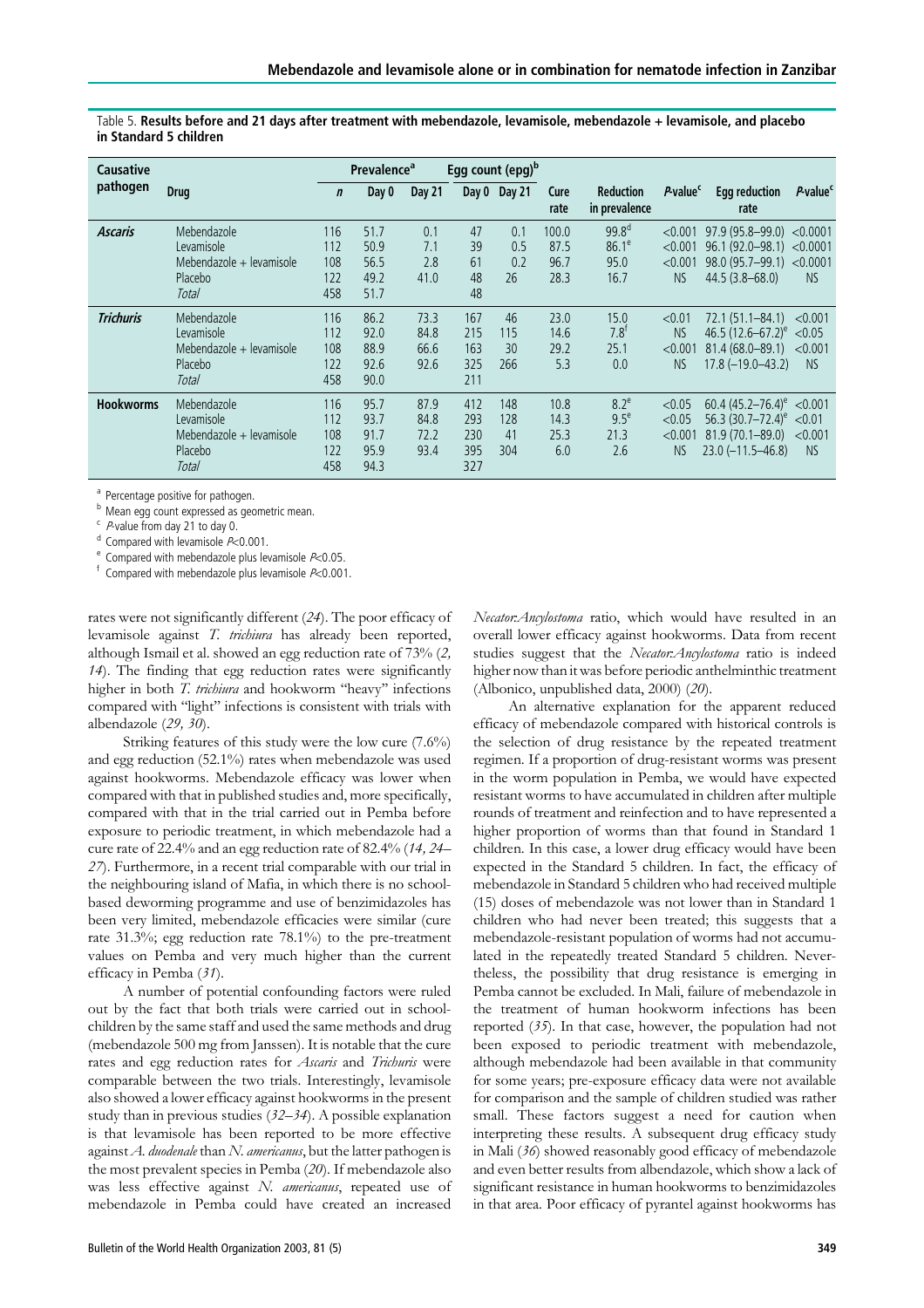been found in north-west Australia, but again it is not known if this represents a decline in efficacy because of emerging resistance (37).

The efficacy of the combined administration of mebendazole 500 mg and levamisole 40 or 80 mg was evaluated for the first time in this study and showed higher efficacy than either drug alone against hookworm infections. This is a promising result, because the combined administration of two different anthelminthic drugs could be used as the treatment of choice in this context. In addition, the adoption of combination therapy with drugs with distinct modes of action when used at early stages has been shown to delay the onset of anthelminthic drug resistance (18).

Although this study clearly shows that the efficacy of mebendazole in the treatment of hookworm infections in Pemba Island schoolchildren is lower than in previous studies, demonstration of anthelminthic resistance is still lacking. A need exists, therefore, for alternative methods by which to address this question, such as the in vitro egg hatch assay — a technique widely used in veterinary medicine (38) and recently adapted to human hookworms (39). This would require comparisons with strains of hookworms that had not been exposed to treatment. The early detection of drug resistance is of the utmost importance, because the in vivo and in vitro tests currently available in the veterinary field detect resistance when

the proportion of worms carrying the drug resistance allele in a population already has reached >25% (40). The development of methods for the early detection of benzimidazole resistance in human nematodes would be of great value, therefore, and the polymerase chain reaction methods developed by veterinary scientists need to be evaluated for their applicability in human nematodes  $(41)$ .

#### Acknowledgements

Special thanks to Professor Peter Smith for his valuable advice on statistical analysis, and for the revision of the manuscript. The authors thank also Dr Nerissa Kohen and Victoria Wright for their contribution towards the data collection in Pemba Island. We are grateful to the staff of the Helminth Control Programme, as well as the staff of the Public Health Laboratory Ivo de Carneri in Pemba Island, whose dedication and enthusiasm made this study possible. We acknowledge the donation of placebo and mebendazole from Pharmamed (Malta) and Janssen (Belgium) and of levamisole from Zeneca (UK). This study was supported generously by Parasitic Diseases and Vector Control, Division of Communicable Diseases Control, Prevention and Eradication, World Health Organization, Geneva.

Conflicts of interest: none declared.

#### **Résumé**

#### Efficacité du mébendazole et du lévamisole seuls ou en association contre les nématodoses intestinales après traitement périodique ciblé par le mébendazole à Zanzibar

Objectif Evaluer l'efficacité du mébendazole (500 mg) et du lévamisole (40 ou 80 mg) et la résistance à ces composés administrés seuls ou en association pour le traitement des infections à Ascaris lumbricoides, Trichuris trichiura et les ankylostomes sur l'île de Pemba, une région où sont effectués depuis 1994 des traitements périodiques par le mébendazole en milieu scolaire.

Méthodes Un essai contrôlé randomisé contre placebo a été réalisé sur 914 enfants des premier et cinquième niveaux de l'enseignement primaire. Des échantillons de selles recueillis au début de l'étude et 21 jours après le traitement ont été examinés par la technique de Kato-Katz afin d'évaluer la prévalence et l'intensité des helminthiases.

Résultats L'efficacité du mébendazole et du lévamisole en traitement unique des nématodoses intestinales était comparable à celle observée lors de précédents essais, mais le traitement des ankylostomiases par le mébendazole donnait des taux de guérison  $(7,6, 9)$  et de réduction du nombre d'œufs (52,1 %) significativement plus faibles que lors d'une étude réalisée avant le début de la chimiothérapie périodique (taux de quérison : 22,4 % ; taux de réduction du nombre d'œufs : 82,4 %). Le traitement associé par le mébendazole et le lévamisole était significativement plus efficace contre les ankylostomiases (taux de guérison : 26,1 % ; taux de réduction du nombre d'œufs : 88,7 %) qu'un traitement par chacun des médicaments administrés séparément. Aucune différence d'efficacité du mébendazole n'a été observée entre les enfants ayant reçu une chimiothérapie périodique et ceux qui n'avaient jamais été traités auparavant.

Conclusion Il semble d'après les résultats que l'efficacité globale du mébendazole contre les ankylostomiases après chimiothérapie périodique soit diminuée. L'efficacité des benzimidazolés dans le cadre des programmes de lutte reposant sur la chimiothérapie doit être étroitement surveillée. Un traitement associant le mébendazole et le lévamisole peut être utile pour retarder le développement de la résistance à cette catégorie de médicaments.

#### Resumen

#### Eficacia del mebendazol y el levamisol, solos o combinados, contra las infecciones intestinales por nematodos después del tratamiento repetido focalizado con mebendazol en Zanzíbar

Objetivo Evaluar la eficacia del mebendazol (500 mg) y el levamisol (40 u 80 mg), solos o combinados, y la resistencia a ellos como tratamiento de las infecciones por Ascaris lumbricoides y Trichuris trichiura y de la anquilostomiasis en la Isla de Pemba, una zona en la que desde 1994 se llevan a cabo perió dicamente tratamientos con mebendazol en las escuelas.

Métodos Se llevó a cabo un ensayo aleatorizado y controlado mediante placebo en 914 niños inscritos en alguno de los cinco primeros años de escuela primaria. Las muestras de heces obtenidas en la situación de partida y a los 21 días de tratamiento fueron analizadas mediante la técnica de Kato-Katz a fin de evaluar la prevalencia y la intensidad de las infecciones por helmintos.

Resultados La eficacia del mebendazol y el levamisol como tratamientos únicos de las infecciones intestinales por nematodos fue comparable a la observada en ensayos anteriores, pero la administración de mebendazol contra las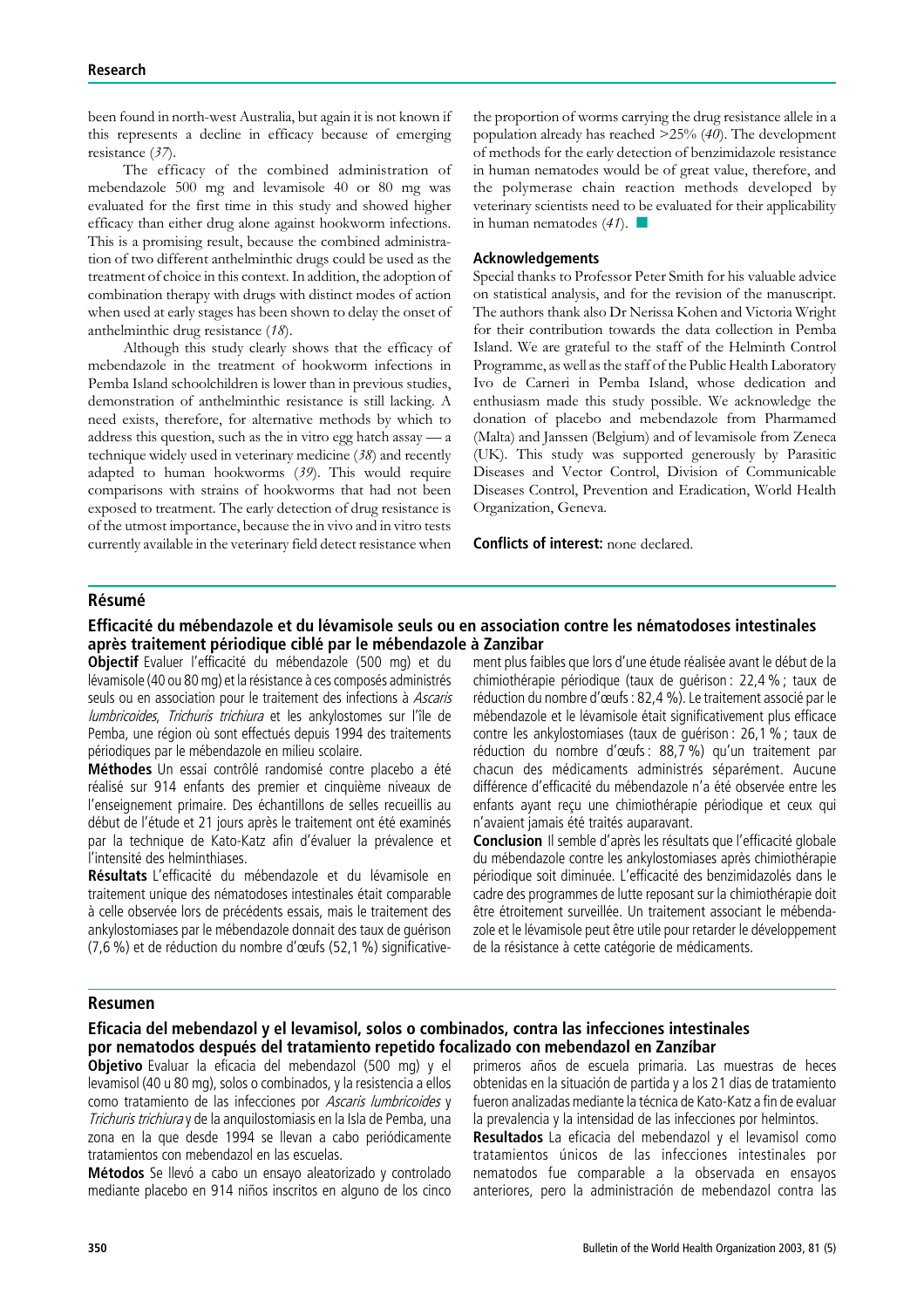infecciones por anquilostoma logró unas tasas de curación  $(7,6%)$  y de reducción del número de huevos  $(52,1%)$ significativamente inferiores a las notificadas en un estudio emprendido antes del comienzo de la antibioticoterapia periódica (tasa de curación, 22,4%; tasa de reducción del número de huevos, 82,4%). El tratamiento combinado con mebendazol y levamisol tuvo una eficacia significativamente mayor contra las infecciones por anquilostoma (tasa de curación, 26,1%; tasa de reducción del número de huevos, 88,7%) que cualquiera de los medicamentos por separado. No

se observó ninguna diferencia en cuanto a la eficacia del mebendazol entre los niños tratados repetidamente y los que no habían sido tratados anteriormente.

Conclusión La eficacia global del mebendazol contra la anquilostomiasis se ve reducida después de la antibioticoterapia periódica. Debería vigilarse estrechamente la eficacia de los benzimidazoles en los programas de control basados en la antibioticoterapia. El tratamiento combinado con mebendazol y levamisol podría ser una valiosa arma para retrasar la aparición de resistencia a los benzimidazoles.

ملخص

## فعالية الميبيندازول والليفاميزول إذا استخدما كلاً على حدة أو استخدما معاً ضد العدوى بالممسودات المعوية بعد معالجة متكررة بالميبيندآزول فى زنجبار

الغرض: تقييم فعالية المعالجة بالميبيندازول (٥٠٠ ميلي غرام) والليفاميزول إذا استخدما كلاً على حدة أو استخدما معاً لمعالجة العدوى بالإسكاريس (الصفر) الخراطيني والمسلكة الشعرية الذيل والدودة الشصية (الإنكلستوما) في جزيرة بيمبا، ًوهي منطقة يتم فيها تطبيّق المعالجة بالميبيندازول الـمُرْتَكزة علَّمِي المُدارِسِ منذ عام ١٩٩٤.

الطريقة: تم القيام بدراسة معشاة مضبوطة بالأدويـة الغفـل ضمت ٩١٤ طفلاً مٰن الصفْوف الأول حتى الخامس من المرحلة الابتدائية، جمعت عينات البراز في بدء الدراسة ثم بعد مرور ٢١ يوماً من المعالجة وفحصت بطريقة كاتو–كاتّز لتقييم مدى انتشار وشدة العدوى بالديدان.

الموجودات: إن فعالية الميبيندازول والليفاميزول عند إعطائهما كجرعة ر . ر .<br>وحيدة لعدوي الممسوِدات المعوية كانت لا تقل عن فعاليتهما في دراسات أجريت سابقاً، إلا أن معالجة الديدان الشصية (الإنكلستوما) بالميبيندازول أدت إلى نسبة شفاء (٦, ٧٪) ومعدل تخفيض للبيوض ٢, ٥٢٪ وذلك أقل

مما سبق أن أبلغ عنه في دراسة أجريت قبل البدء بالمعالجة الكيميائية الدورية (حيث كانت نسبة الشفاء ٢٢٫٤٪ ومعدل تخفيض البيوض ٤ ,٨٢٪) أما المعالجة المشتركة بالميبيندازول والليفاميزول معاً فقد كان لها فعالية أعلى بكثير على العدوى بالديدان الشصية (نسبة الشفاء ١,٢٦٪ ومعدل خفض البيوض ٨, ٨٨٪) مما كان لاستعمال أحد الدوائين لوحده. لم يلاحظ أيَّ فرق لفعالية الميبيندازول بين الأطفال الذين عولجوا مرات مْتْكَرّْرَة بْالْمْقَارْنَة بْالْأَطْفَالْ الّْذِينْ لَمْ يْعَالْجُوا مِنْ قْبَلْ.

الاستنتاج: إن الفعالية الإجمالية للميبيندازول ضد العدوى بالديدان الشصية (الإنكلستوما) قد انخفضت بعد المعالجة الكيميائية الدوائية. ولابد من رصد دقيق لفعالية لبرامج المكافحة الـمُرْتكزة على المعالجة الكيميائية بمركبات البنزيميدازول. وقدّ يكون للمعالجة المشتركة بكل من الميبيندازول والليفاميزول فائدة كوسيلة لتأخير ظهور المقاومة للمعالجة بالبنزيميدازول.

#### References

- 1. World Health Organization. Report of the WHO informal consultation on the use of chemotherapy for the control of morbidity due to soil-transmitted nematodes in humans. Division of Control of Tropical Diseases. Geneva: World Health Organization; 1996. WHO document WHO/CTD/SIP.96.2.
- 2. World Health Organization. WHO model prescribing information. Drugs used in parasitic diseases. Geneva: World Health Organization; 1995.
- 3. Stephenson LS, Latham MC, Adams EJ, Kinoti SN, Pertet A. Physical fitness, growth and appetite of Kenyan school boys with hookworm, Trichuris trichiura and Ascaris lumbricoides infections are improved four months after a single dose of albendazole. Journal of Nutrition 1993;123:1036-46.
- 4. Stephenson LS, Latham MC, Adams EJ, Kinoti SN, Pertet A. Weight gain of Kenyan schoolchildren infected with hookworm, Trichuris trichiura and Ascaris lumbricoides is improved following once- or twice-yearly treatment with albendazole. Journal of Nutrition 1993;126:656-65.
- 5. Stoltzfus RJ, Albonico M, Tielsch JM, Chwaya HM, Savioli L. School-based deworming program yields small improvement in growth of Zanzibar schoolchildren. Journal of Nutrition 1997;127:2187-93.
- 6. Nokes C, Bundy DAP. Does helminth infection affect mental processing and educational achievement? Parasitology Today 1994;10:14-8.
- 7. Simeon DT, Grantham-McGregor SM, Callender JE, Wong MS. Treatment of Trichuris trichiura improves growth, spelling scores and school attendance in some children. Journal of Nutrition 1995;125:1875-83.
- 8. Stoltzfus RJ, Albonico M, Chwaya HM, Tielsch JM, Schulze KJ, Savioli L. Effects of the Zanzibar school-based deworming program on iron status of children. American Journal of Clinical Nutrition 1998;68:179-86.
- 9. Atukorala TMS, de Silva LDR, Dechering WHJC, Dassenaeike de CTS, Perera RS. Evaluation of effectiveness of iron-folate supplementation and anthelminthic therapy against anaemia in pregnancy — a study in the plantation sector of Sri Lanka. American Journal of Clinical Nutrition 1994;60:286-92.
- 10. Albonico M, Shamlaye N, Shamlaye C, Savioli L. The control of intestinal parasitic infections in the Seychelles: a comprehensive and sustainable approach. Bulletin of the World Health Organization 1996;74:577-86.
- 11. Sorensen E, Ismail M, Hettiarachchi I, Dassenaieke de CTS, Amarasinghe DKC. The prevalence and control of soil-transmitted nematode infections among children and women in the plantations in Sri Lanka. Ceylon Medical Journal 1996;41:37-41.
- 12. Asaolu SO, Holland CV, Crompton DWT. Community control of A. lumbricoides in rural Oyo State, Nigeria: mass, targeted and selective treatment with levamisole. Parasitology 1991;103:291-8.
- 13. Holland CV, Crompton DW, Taren DL, Nesheim MC, Sanjur D, Barbeau I, et al. Ascaris lumbricoides infection in pre-schoolchildren from Chiriqui Province, Panama. Parasitology 1987;3:615-22.
- 14. Ismail MM, Premaratne UN, Suraweera MGW. Comparative efficacy of single dose anthelmintics in relation to intensity of geohelminth infections. Ceylon Medical Journal 1991;36:162-7.
- 15. Al Saffar G, Al Saleem M, Bakhous IJ. L-tetramisole in the treatment of ancylostomiasis. Transactions of the Royal Society of Tropical Medicine and Hygiene 1971;65:836-7.
- 16. Kan SP, Chua SH. The efficacy of single doses of mebendazole plus levamisole in the treatment of *Trichuris trichiura* and *Ascaris lumbricoides* infections. Yokogawa M, editor. Collected papers on the control of soil-transmitted helminthiases, volume III. Tokyo: APCO; 1986. p. 82-5.
- 17. Geerts S, Coles GC, Gryseels B. Anthelmintic resistance in human helminths: learning from the problem with worm control in livestock. Parasitology Today 1997;13:149-51.
- 18. Barnes EH, Dobson RJ, Barger IA. Worm control and anthelmintic resistance: adventures with a model. Parasitology Today 1995;11:56-63.
- 19. Savioli L, Dixon H, Kisumku UM, Mott KE. Control of morbidity due to Schistosoma haematobium on Pemba island: programme organization and management. Tropical Medicine and Parasitology 1989;40:189-94.
- 20. Albonico M, Stoltzfus RJ, Tielsch JM, Chwaya HM, Ercole E, Cancrini G. Epidemiological evidence of a differential effect of hookworm species, Ancylostoma duodenale and Necator americanus, on iron status of children. International Journal of Epidemiology 1998;27:530-7.